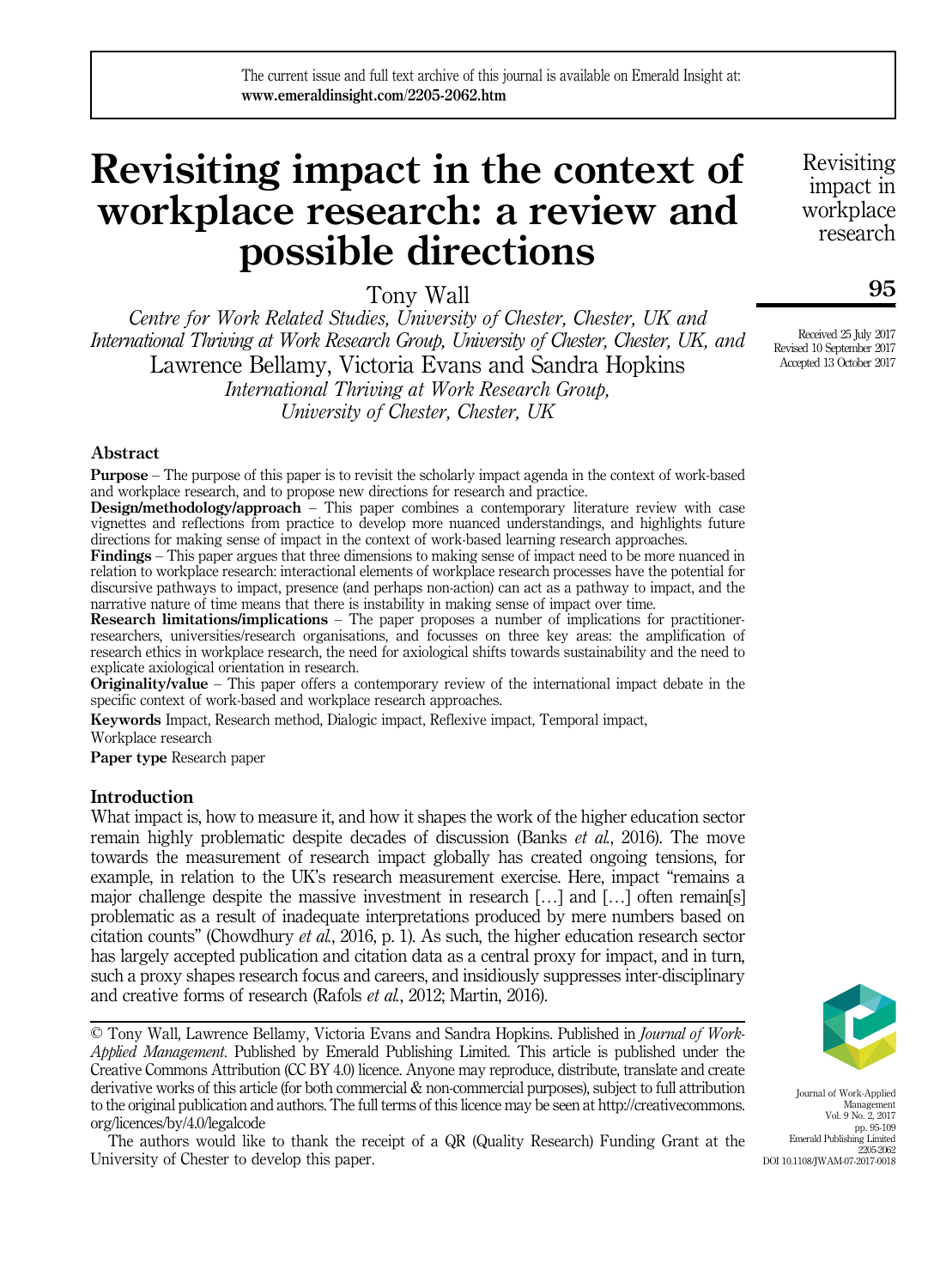Indeed, evidence suggests that publication fits particular orthodoxies which do not challenge established methods or theories (Wilkins and Huisman, 2015; Siler and Strang, 2017), and evidence from the broad field of medicine suggests that impact is "severely underestimated" in "applied" fields which may not be cited but which directly shape practice (van Eck et al., 2013). There have even been claims that the use of citations and journal rankings to direct research practice is "bad scientific practice" and that journals should be abandoned altogether (Brembs et al., 2013). These concerns are important in the context of work-applied research approaches, given their applied, localised, and inter-disciplinary/trans-disciplinary nature (Costley et al., 2010).

These problems are echoed within the disciplines constituting business, management and organisation studies (Siedlok and Hibbert, 2014). In particular, Aguinis et al. (2014) provided a particularly scathing critique that impact is conceptualised "almost exclusively on a single stakeholder (i.e. other academics)" (p. 623). Rather, they call for impact to be conceptualised as a pluralistic concept, that is, impact can mean different things to different stakeholders. This, it seems, may be a way for what Alvesson and Sandberg (2014, p. 967) have described as moving from a "boxed-in" way of thinking about impact, towards "box changing, box jumping and, more ambitiously, box transcendence" to indicate more imaginative and influential research results.

Entangled with the "relevance gap" debate (Pettigrew and Starkey, 2016), more recent discussions of impact in the broad sphere of business, management and organisation studies highlight the role of dialogue, reflexivity and temporality in describing and explaining pathways to impact between universities and their stakeholders (MacIntosh et al., 2017). Here, the insight and practical recommendations link to co-design and collaborative forms of research and inquiry over longer periods of time (Birkinshaw *et al.*, 2016).

These insights and strategies are positioned as useful in relation to the broad and diverse communities which constitute business, management and organisation studies, but not necessarily so for those who are more familiar with the action-oriented and work-based research methodologies (or families of methodologies) which are more directly and explicitly focussed on workplace change as a desired process and or/outcome (Wall, 2015). These include, as examples, forms of work-based learning, inquiry and research (Wall, 2010, 2013), reflective and critically reflective practices (Helyer, 2015), action research (Gearty  $et al$ , 2015), action learning (Trehan and Rigg, 2015), action inquiry (Torbert, 2004), synergic inquiry (Tang and Joiner, 2006), and work-applied learning (Abraham, 2012).

Although dialogue, reflexivity and temporality are relevant to these sorts of research practices, there are particular issues which are missed in the literature and which need clarification in relation to work-based learning and change methodologies. The contribution of this paper is therefore to outline new insights into how impact is conceptualised in the context of workplace research. The three dimensions that constitute the focus of this paper are summarised in Figure 1.

The structure of this paper is as follows. This section has provided an overview of the paper and has outlined its contribution, that is, to provide and inculcate a more targeted discussion of impact within the context of workplace learning research methodologies. The next three sections then highlight and offer a more nuanced discussion in relation to three contemporary dimensions relevant to impact. These dimensions are: the discursive elements of research as pathways to impact, the role of presence and non-action as pathways to impact, and the role of time in making sense of impact. The final two sections then summarise and discuss the key insights, and identify a number of implications in relation to understanding impact in the context of work-based learning research methodologies.

#### Contemporary debates about impact

## Discursive dimensions of research as pathways to impact

Recent evidence points to the role of the discursive and dialogic nature of interactions to highlight pathways to changes in ideas, practices and self-awareness (MacIntosh et al., 2017).

JWAM 9,2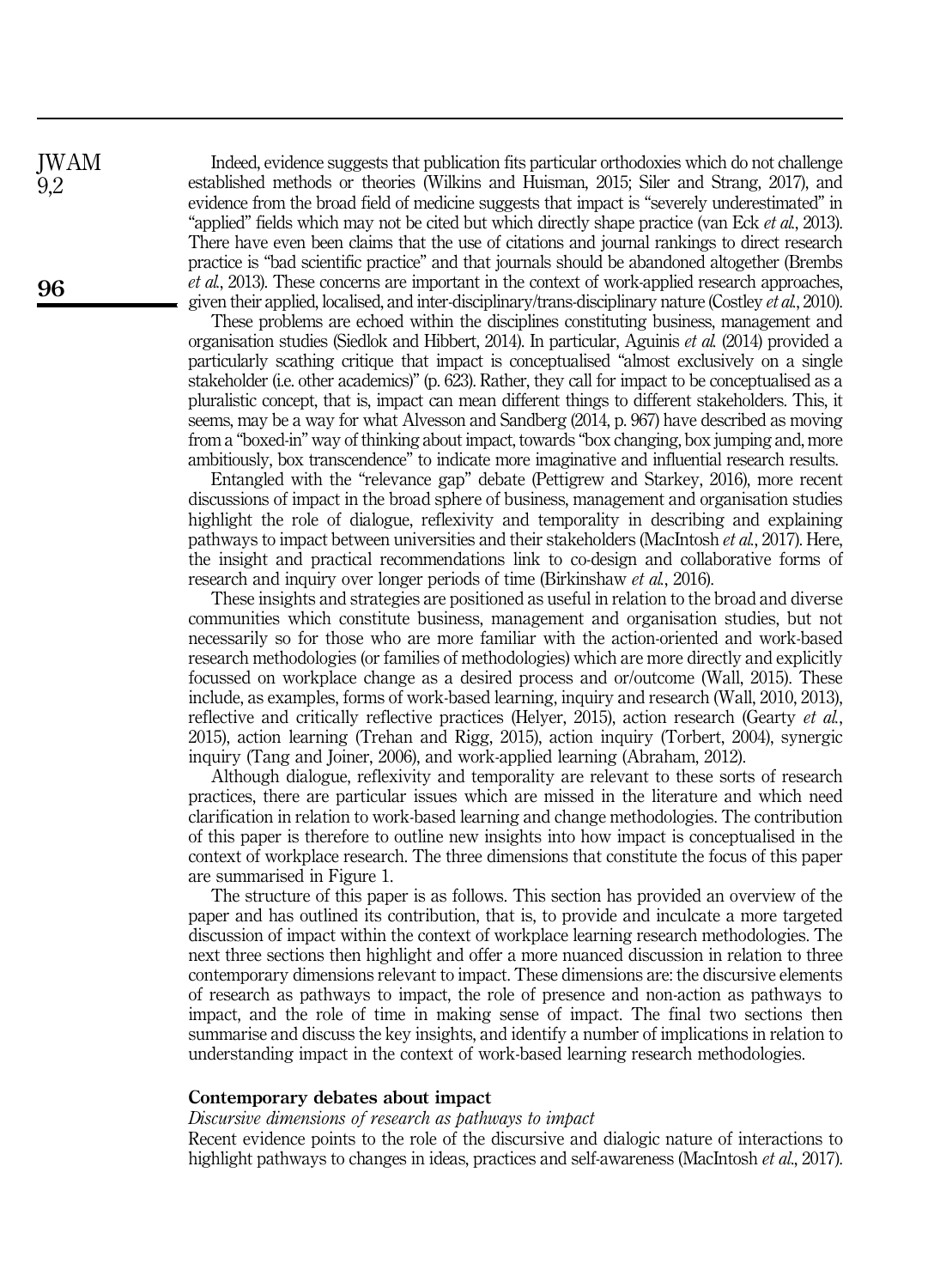

For example, Cunliffe and Scaratti (2017) propose "a form of engaged research that draws upon situated knowledge and encompasses dialogical sensemaking as a way of making experience sensible in collaborative researcher-practitioner conversations" (p. 29). This sort of relational engagement, which co-develops, has been recognised for some time in cooperative and participatory forms of research (Heron, 1996). To highlight this potential, Cunliffe and Scaratti (2017) identify "conversational resources" as discursive or dialogic routes to impact:

[...] being attuned to relationally responsive dialogue [...] engaging in shared reflexivity within conversations to recognize and interrogate opacity and avoid overcommitment […] recognizing and building on arresting moments in which we are struck, oriented or moved to respond to each other or our surroundings in different ways […] surfacing the play of tensions, contradictions, binaries and boundaries within dialogue […] creating action guiding anticipatory understandings (p. 35).

However, such pathways to impact are not solely present in the "engaged" forms of research that Cunliffe and Scaratti (2017) refer to, and indeed, the same relational co-influence is increasingly emerging within education debates (Anderson *et al.*, 2017; Wall and Tran, 2015, 2016). Such a relationship is partly why there can be potential ethical issues when managers become insider researchers and or leading change efforts in organisations and using these for research purposes (Stokes and Wall, 2014).

The discursive and dialogic influence is therefore beyond forms of "engaged research" which have an explicit axiological commitment to shift ideas, practice and awareness, and can apply to other forms of workplace research without this commitment, for example, interviews. Indeed, it could be argued that qualitative research, involving some form of interaction more generally, invariably impacts upon the thoughts and potential subsequent actions of the respondent through a discursive process, because of the inextricable link between the researcher and participant (Eden and Huxham, 1996).

For example, a longitudinal study by one of the authors (Bellamy) investigated the strategy formation process of nine small firm owner-managers over two years. The underpinning theory collectively considered strategy as a process of learning which informed decision making and incremental development (Crossan  $et$  al., 1999). Here, the owner-managers were interviewed up to four times over the two-year period, focussing on the performance of the company, future plans and the rationale for their decisions. The design of the interviews and the nature of the topic required the researcher to explore the respondents' thoughts behind a number of possible options and to look back at their rationalisation of previous choices made.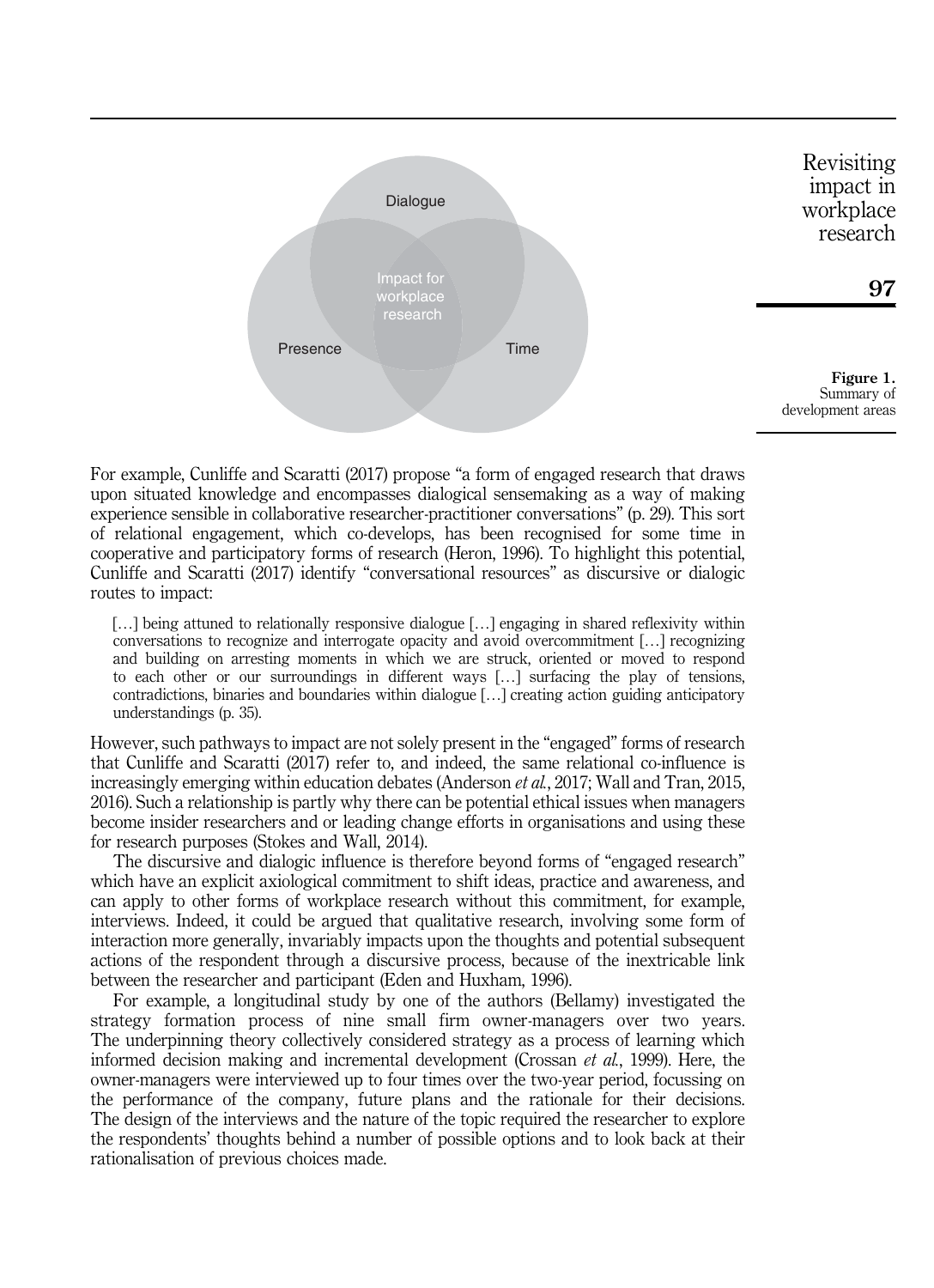Here, the researcher found that an open but gently challenging form of questioning over the two-year period took a form similar to a mentoring process, noticeably influencing the very phenomenon under investigation. This process necessitated the respondent to reflect and not simply report, with the researcher becoming a facilitator for this action, accumulating insight with each interaction. The cumulative impact of interactions appeared to increase trust and mutual understanding, and facilitated an open exchange between the respondent and researcher with a very strong rapport being established (Stokes and Wall, 2014).

Impacts were most tangibly noted around the specific area of the external environment and direction of the organisation. Exploratory areas around their awareness of macro-environmental impacts (e.g. political, economic, social and technological) brought about a recognition of a lack of environmental scanning for some respondents and the need to look outside of the organisation for potential impact factors. Examples of new respondent awareness and sensemaking are provided in Table I.

The researcher also found that with increasing contact, increasing familiarity, and increasing rapport between the researcher-respondent, it appeared that the ability of the researcher to influence the thoughts and therefore actions of the respondent might increase. Even subtle feedback, active listening and the gentlest indications of empathy towards the respondent appeared to shape influence. Other factors, which appeared to influence the pathways to impact, included the perceived status or expertise of the researcher, increasing the weighting and legitimacy of the comments. These reflections seem to reposition the researcher as an insider, an extension of the context and co-producer of thought. Working with respondents to unveil their thoughts can trigger a deeper recognition of self and relationships to their environment, helping to determine future outcomes. Their role can shape behaviour with discussion extending to nuance mentoring and coaching-like interactions occurring within the research process. The mirror of respondent reflection is facilitated by the research, even when the intention is not to influence in such ways.

#### The role of presence as a pathway to impact

Notions of impact, and research impact more specifically, can imply that the research or researchers have a generative role in learning and change in sites outside of academe.

|                                                                         | Owner-<br>manager |                                                                                                                                                                                                                                                                                                                                                                                                                                                                                                                                                                                                                                                                             |
|-------------------------------------------------------------------------|-------------------|-----------------------------------------------------------------------------------------------------------------------------------------------------------------------------------------------------------------------------------------------------------------------------------------------------------------------------------------------------------------------------------------------------------------------------------------------------------------------------------------------------------------------------------------------------------------------------------------------------------------------------------------------------------------------------|
|                                                                         | A                 | Here, A was referring to insights about their agency and anxiety:<br>[] and you know if managers are standing on a rock just watching the sea go out half a mile just<br>leaving bare rocks, wrecks and everything else [] you know that something terrible is coming                                                                                                                                                                                                                                                                                                                                                                                                       |
|                                                                         | B                 | Here, B was referring to insights about their role, ability and commitment in longer range planning<br>It's a lot; it's a lot for me to carry both emotionally, personally and every other way. Particularly if<br>you're also doing the admin [] lot of it's hearts and minds but the mind part of it also requires<br>thinking [] you're the rock and the hard place. I think the difficulty is [] quite personal []<br>the lack of other people willing to take the issue by the horns and run with it $[]$ it's like looking<br>after your kids all the time, I don't need to go on doing it. I personally don't, don't intend to go on<br>doing beyond April next year |
|                                                                         | С                 | Here, C was referring to insights about diversification and congruence with the core offering:<br>[] you know I, I completely agree with you that I didn't think that the cosmetic things, the thing<br>we should be spending a lot of money on, we should be spending money on other parts of the eyes<br>and not about the plastic surgery                                                                                                                                                                                                                                                                                                                                |
| Table I.<br>Example of owner-<br>manager insights<br>through interviews | D                 | Here, D was referring to insights about perceived limitations of personal and management<br>capacity:<br>I have learnt that, trying to do what I do and not delegate can have a catastrophic effect on<br>vour business                                                                                                                                                                                                                                                                                                                                                                                                                                                     |

98

JWAM 9,2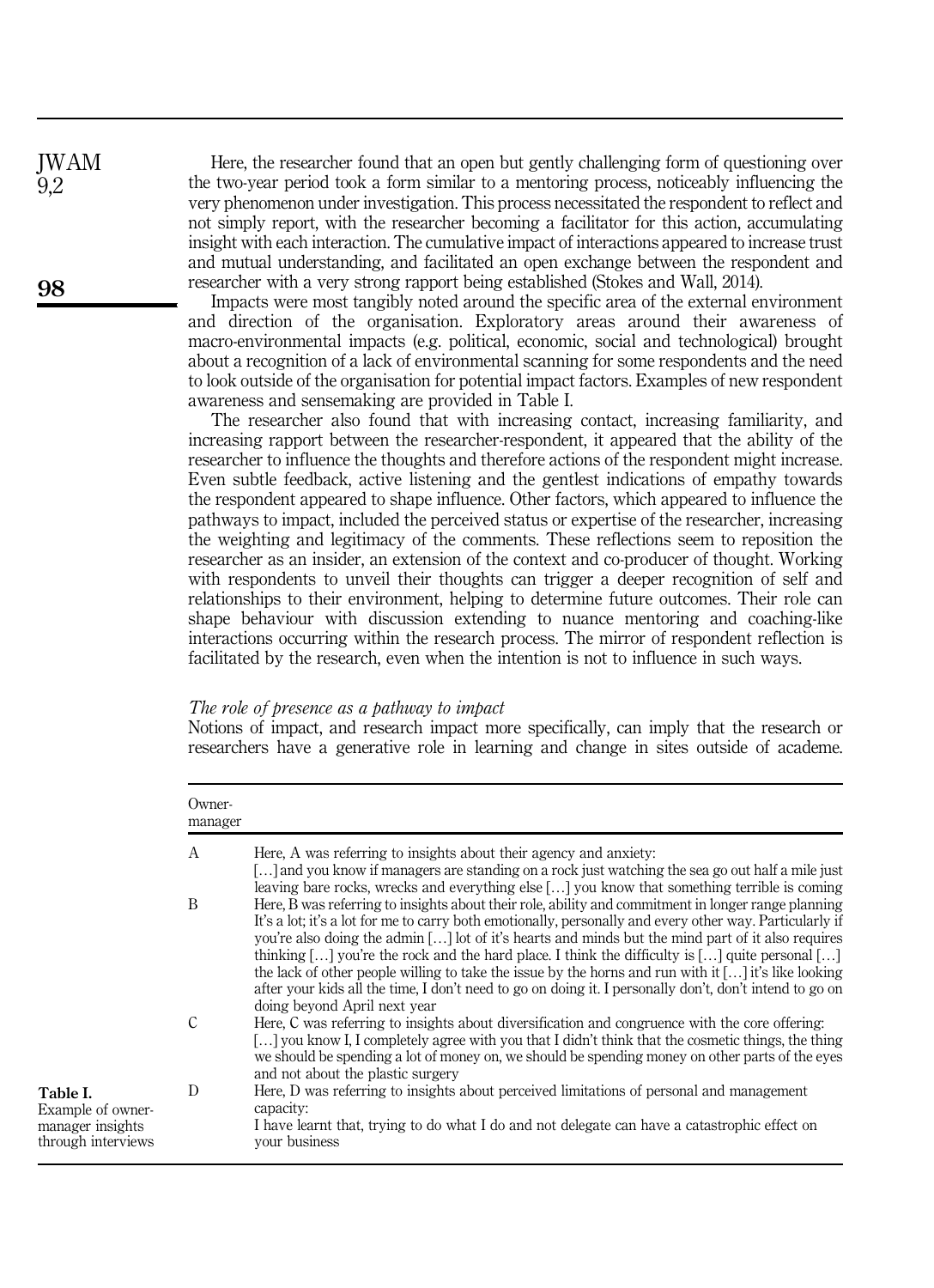This is particularly true when impact is conceptualised as a transfer of some sort, for example, research impacts the ideas, practices and awareness in practice (MacIntosh *et al.*, 2017). In contrast, more contemporary notions of impact indicate the generative role of dialogue and reflexivity in co-developing shifts in the research process and outcomes (Anderson *et al.*, 2017), and point towards recognising the co-evolutionary role of ideas, practices and awareness in collaborative settings (Cunliffe and Scaratti, 2017). Such processes are familiar in the context of methodologies for work-based learning and change (Wall, 2013).

However, long standing evidence from the Hawthorne studies (Mayo, 1933) is a constant reminder that the changes we make to workplaces may not be attributable to the causes the researchers believe, or want to believe, but might rather indicate the positive benefits of special treatment or positive attention generated during that process (Hansson and Wigblad, 2006). Similarly, developments in how the micro-dynamics of agency are conceptualised in business, management and organisation studies have developed in ways that indicate how influence can be generated through the material effects of presence which may in part involve "non-action" of those influencing (Fairhurst and Cooren, 2009; Wall, 2016c).

One form of this presence can be exemplified in relation to the micro-dynamics of coaching interactions, which function and are oriented towards facilitating development and change in practice settings (Wall, 2016a). In the following vignette, one of the authors reflects on a coaching session which she expected to focus on tackling a business development issue, but which turned into something else:

She [the coaching client] revealed that she had been the first to discover the aftermath of a murder. Suddenly and unexpectedly, our coaching session was about a situation which was so difficult and traumatic that it was too big to avoid and change the subject. I realised that all I could do was be there, with no expectation of being able to have any impact on the situation. I said very little and let her talk.

After perhaps half an hour, I noticed a change in her face – a brightening – as though darkness was lifting, a storm was passing. I commented on her strengths and the values I had noticed as she was speaking. She smiled and thanked me, saying the session had been "a gift".

This vignette indicates how presence can emerge as a space that enables someone to deal with processing that needs to be done, perhaps with minimal intervention from another party, other than co-occupying the space and being attentive to a need, echoing the Hawthorne studies mentioned above. Evidence indicates that this sensation can be described as being "emotionally held by an encouraging presence" (Levine, 2010, p. 5) or "an unconditional positive regard" (Rogers, 1957).

In the field of business, management and organisation studies, this, and other forms of presence can be conceptualised as a form of power and influence over/in situations which are mobilised in and through collectives rather than individual agents (Raelin, 2016), or as when an individual "ventriloquises other entities" (Clifton, 2017, p. 301). This presence, it is argued, "is not necessarily a purely human physical presence, but can also be a hybrid presence of human and nonhuman actants, which are dislocated across time and space" (Clifton, 2017, p. 301). This is echoed in evidence about how influence can be imparted through physical appearance, and even more controversially, through "sentient and non-sentient actors  $[\dots]$  [which] enact and circulate  $[\dots]$  norms" (Ford *et al.*, 2017, p. 1).

For example, in relation to collaborative research into facilitating cultural change, Wall (2016b) found that although his reflective interest and focus was centred on what it could meant to "act collectively" in an individualistic work culture, he found that others had reported that his presence within a research group seemed to initiate and sustain a stream of conversations, thoughts, and activity which led to additional projects, publications and social activity outside of the group. This was unexpected, unintended, and he was uncomfortable about becoming aware of such impacts through presence.

Revisiting impact in workplace research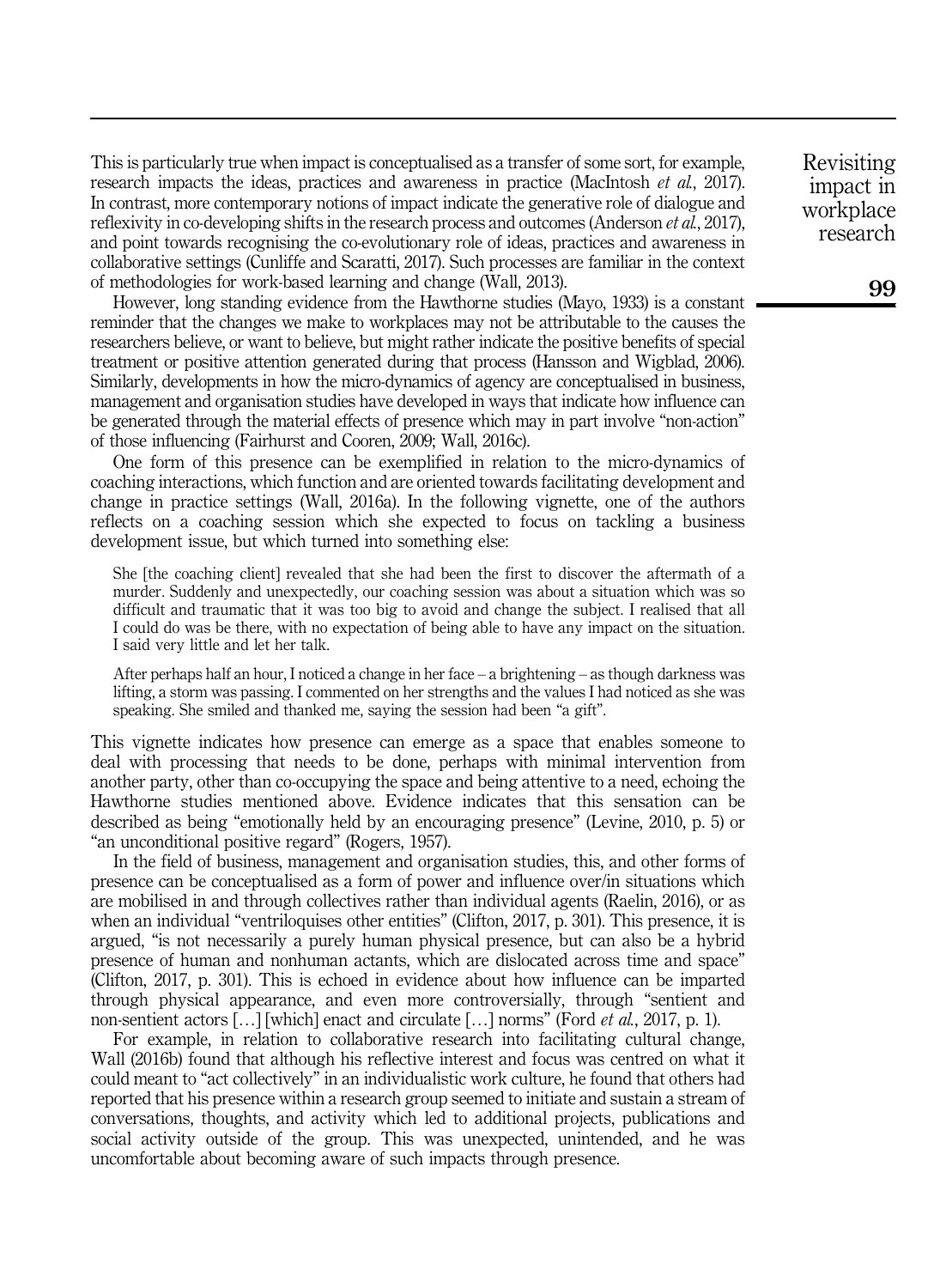These insights mean that within workplace contexts, it is possible to exert influence through presence without an utterance (which is arguably an action in itself). Indeed, Panteli (2016) found that influence can be exerted through various styles of interaction, one of which was silence, as demonstrated in the coaching vignette above. The role of silence in generating pathways to impact are nascent within the context of business, management and organisation studies, but silence has been evidenced to support sensemaking, learning and personal transformation, support self-understanding, reflective learning, therapeutic outcomes, and even a state or way of being (Ronningstam, 2006; Zimmermann and Morgan, 2016). In this way, silence is still imbued by presence (Wall, 2016a), and can provide the kind of psychological safety that is often discussed as being necessary in collaborative research spaces (Sealy et al., 2017).

#### Time and making sense of impact

Time and temporality are emerging as a recognised but still under-explored aspect important to conceptualising and realising impact (Bartunek and Woodman, 2015). Impact has been linked to longitudinal immersion within particular contexts of practice, and the proposal is that "future opportunities for engagement and impact may be captured by a longer-term, value-driven and less episodic approach to the entire research process" (Wells and Nieuwenhuis, 2017, p. 45). Yet within the context of insider and other workplace learning and change methodologies, this prolonged or immersive feature is common, and indeed, the intimate contextual and historical knowledge of insider researchers can be a key reason that "access" is granted (Stokes and Wall, 2014).

However, recent evidence into assessing the impact of complex organisational interventions provides a more nuanced view of judging impact in organisations (Wall et al., 2016). Wall, Tran and Soejatminah (2017), Wall, Jamieson, Csigás and Kiss (2017), and Wall, Hindley, Hunt, Peach, Preston, Hartley and Fairbank (2017) undertook a study across ten countries of practitioners involved in organisational learning, development and change work, and found time was a central aspect of making sense of impact, in two main areas: time and linearity.

In terms of time, Wall, Tran and Soejatminah (2017), Wall, Jamieson, Csigás and Kiss (2017), and Wall, Hindley, Hunt, Peach, Preston, Hartley and Fairbank (2017) highlighted how narratives about the nature, extent and causality of impact can dramatically change in time, and give the example of impact evaluations made at two different points in time: t1 was an impact evaluation at end of an intervention, and  $t2$  was an impact evaluation made six months after  $t1$ . They found that although at t1, the impact was rated as very limited and as not meeting the expectations of the individual or organisation, by t2, there was radically different sense-making apparent, and involved reportedly dramatic organisational and even life changing impacts. In other words, there was a slippery relationship between impacts at the two points in time.

In addition, however, such accounts were also problematized in relation to notions of linearity, or more specifically, accounts of cause and effect in relation to what appeared to "cause" those impacts (A led to B). Wall, Tran and Soejatminah's (2017), Wall, Jamieson, Csigás and Kiss's (2017), and Wall, Hindley, Hunt, Peach, Preston, Hartley and Fairbank's (2017) studies, for example, questioned whether the intervention (A) had generated the sorts of impacts in the narratives  $(B)$ , or whether other factors  $(C, D, E, \text{ etc.})$  had been more influential in creating those impacts (B). For example, in terms of the dramatic changes in performance and culture (B), was it the organisational development coaching (A) that had been deployed, was it a change in management team which had enabled a change in culture (C), a mix of these (B, C), or none of these (E, etc.).

Such discussions about the slippery nature of impact accounts are important in the context of work-applied and change contexts, as organisations may need or want to demonstrate return on investments (Wall, Tran and Soejatminah, 2017; Wall, Jamieson, Csigás and Kiss, 2017; Wall, Hindley, Hunt, Peach, Preston, Hartley and Fairbank, 2017), and/or evidence of a demonstrable account of impact may be needed as part of a work or practice-based academic

100

JWAM 9,2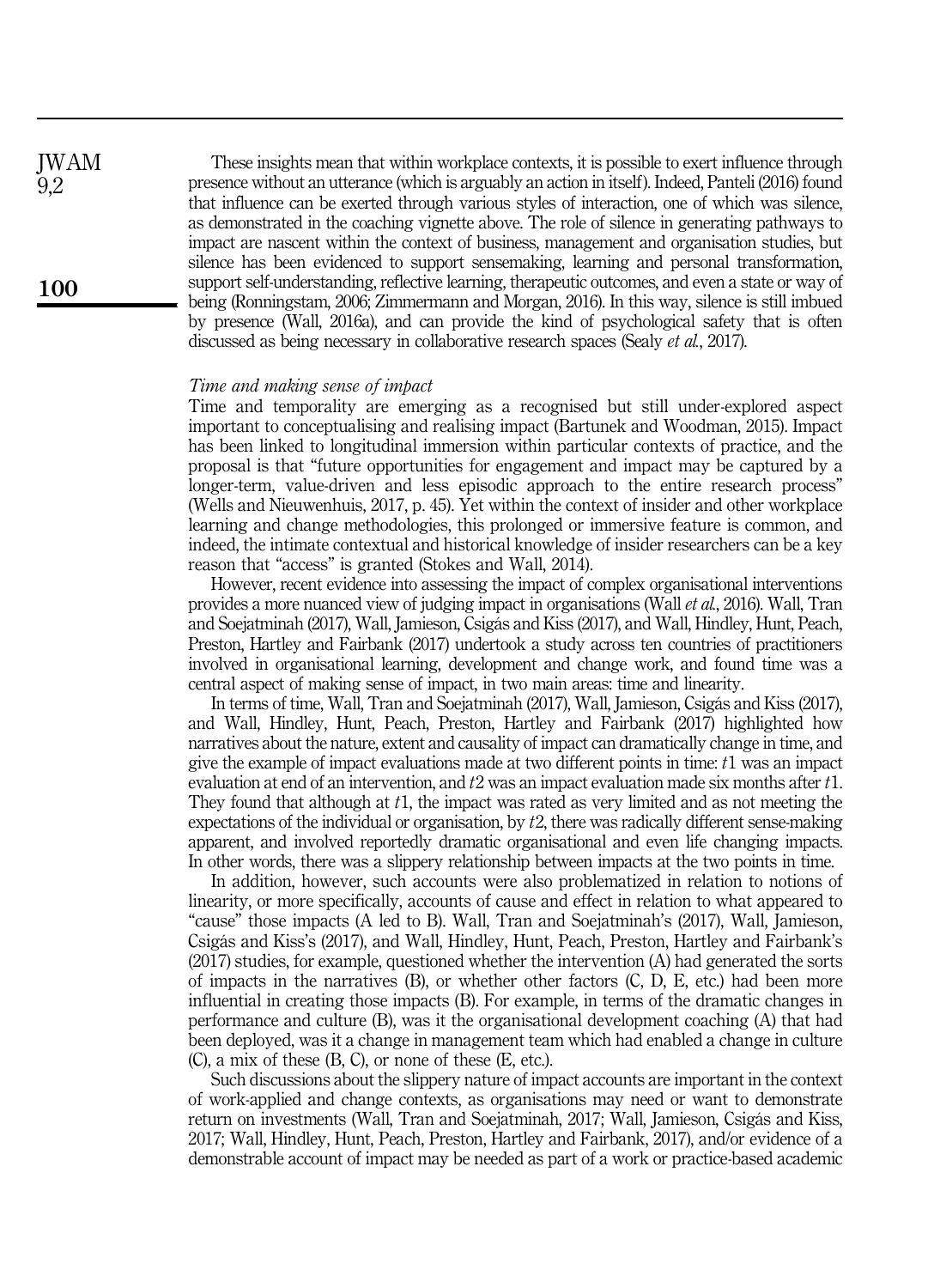award or project (Costley et al., 2010). Yet these more nuanced and complex accounts of impact highlight how time can shape how we make sense of impact, and indeed, reflect the idea that time is produced through the narratives people tell rather than being a material reality as such (Wall and Perrin, 2015). Here, the idea is that as we participate in narrative, we are constructing how we see ourselves and the world around us, but are also slightly changing our narrative to fit the circumstances in which we see ourselves in (Ricoeur, 1984). Brown (2008, p. 405) explains how and why narrative changes over time:

I may wish to share my thoughts spoken or written. But as I say something, I may be more or less disappointed with how my thoughts sounds once converted into words. And through my attempts to reconcile what I thought with what I said, my understanding of the world might then be modified. So when I feel ready to speak again, there may be some shift in the way in which I express myself, as, in a sense, a different person is speaking. And so on […] where understandings and explanations continue to disturb each other perhaps for as long as I live.

The implication of this discussion is that it returns us to Aguinis *et al.*'s (2014) notion that impact is a pluralistic construct, where there are multiple accounts of impacts, but that, in addition, these accounts may change over different periods of time. This is particularly pertinent to work-applied settings, as it suggests that longitudinal immersion, alone, may not be enough to "capture" impact as such, and that there are other dimensions to consider when engaging in workplace research and development. Importantly, the idea that time is produced by narrative, thereby creating different and instable accounts of impact, challenges the assumption that there is a singular and static account of what impacts have been made. Time is active in mediating the narratives of impact over time, which is important if we are need to utilise the accounts of impact to inform new action (Wall and Rossetti, 2013).

## Discussion and future directions

Recently, research in the field of business, management and organisation studies has been criticised for promoting "novelty rather than truth, and impact rather than coherence" (Davis, 2015, p. 179) and for "becom[ing] enamored by shiny objects and interesting puzzles" (Mathieu, 2016, p. 1132). Weick (2016, p. 333), in contrast, interprets this perspective as "ill-served", because "constraints of comprehension may give the illusion that organizational research represents settled science" (emphasis added). This paper highlights that our understandings of impact in the context of work-based or work-applied research contexts are by no means "settled", and the aim of the paper has been to offer nuanced perspectives about the pathways to impact in the context of methodologies for workplace research. Figure 2 summarises the analytical points raised in the previous section, each of which indicates the more nuanced issues pertaining to workplace research.

When taken together, the three additional dimensions emphasise the complex, unstable and problematic nature of the micro-dynamics or micro-foundations (Miron-Spektor *et al.*, 2017) of impact. As such, there are a number of implications that give insights into future directions for methodological design, practitioner-researchers, practitioner-research training, and universities/research organisations (Wall, 2014). In a broad sense, a central theme of the analysis is that influence can work through all forms of research interactions and non-physical presence, and that accounts of impact can change over narrative and time. This means that there is a need to conceptualise and amplify the omnipresent aspects of research influence and therefore ethics in workplace research; that to deal with this omnipresent nature of ethics at a practical level, workplace researchers therefore need to understand their omnipresent responsibilities to their different stakeholders, over time, and across different communities; and that as such, this introduces sustainability into workplace research practice – a dimension largely silent in the context of workplace research impact – which requires axiological explication in order to navigate complex and contradictory agendas. Each of these implications is now discussed in more detail.

Revisiting impact in workplace research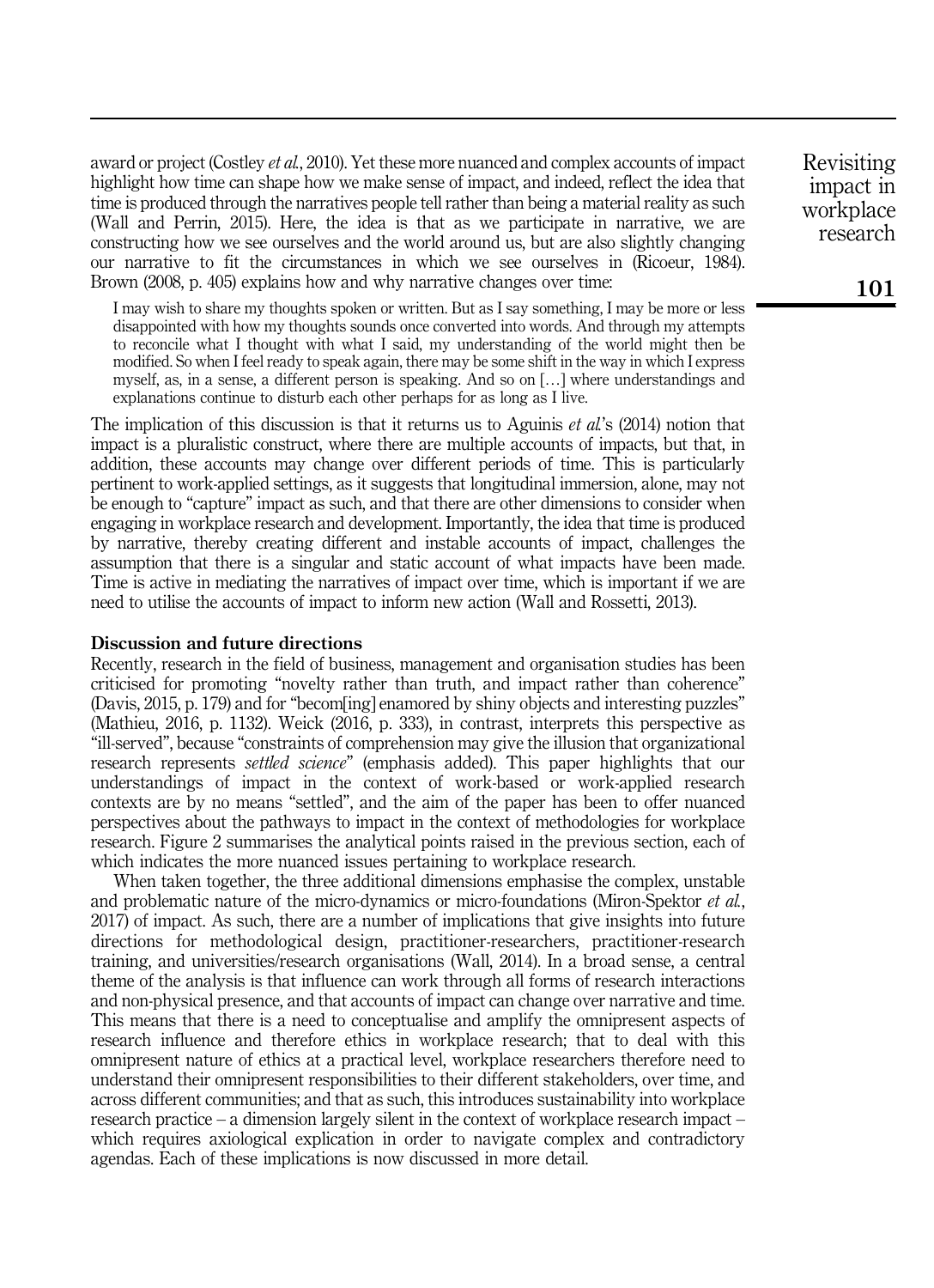

### Amplification of research ethics in omnipresent influence

The preceding discussion outlined how researchers or those who identify as practitionerresearchers can influence not only through conversations or by asking probing questions, but also through presence. This presence, echoing the lessons and insights from the Hawthorne studies, amplifies the collective sensitivities to the micro-dynamics of workplace research, and the potential for unexpected risks or harm and possibilities for positive impacts (Stokes and Wall, 2014). Reconceptualising impact from a contained or limited interaction (e.g. an interview) to a more omnipresent state, where influence can ripple through conversations without the need for co-physical location, implicates the analysis of ethical considerations. This is particularly relevant in the context of work-based learning and change research approaches where the insider-researcher can be entangled in a network of relations beyond the research project. Therefore, there is the potential for multiple ripple effects in work areas as well as those participants in the research (who are themselves entangled in the same network), for example, an uncomfortable interaction with the researcher in one part of an organisation might lead to employment disputes in another part.

The shift in ethical research practice here might mean a shift towards researchers becoming beacons of ethical practice through the micro-moments of practice (Stokes and Harris, 2012). This is especially compelling given a call for more work to be done in relation to workplace ethics in the context of work-based and workplace learning methodologies (Wall, 2017b; Wall, Tran and Soejatminah, 2017; Wall, Jamieson, Csigás and Kiss, 2017; Wall, Hindley, Hunt, Peach, Preston, Hartley and Fairbank, 2017). Future research and development work into impact might explore the micro-dynamics of ethics in more detail as "engaged" forms of research develop. Cunliffe and Scaratti's (2017) conversational resources for impact (see earlier) provide one framework for doing this, especially in relation to "recognizing and building on arresting moments in which we are struck, oriented or moved to respond to each other or our surroundings in different ways" (p. 35, emphasis added). For example, this might include a key question: in what ways might conversations and presence play out in practice to generate other systemic ripples or risks, and how might this be narrated differently over time? This ethical dimension also prompts the review of ethical content and action in broader questions of responsibility within the context of workplace research. This is the next point for consideration.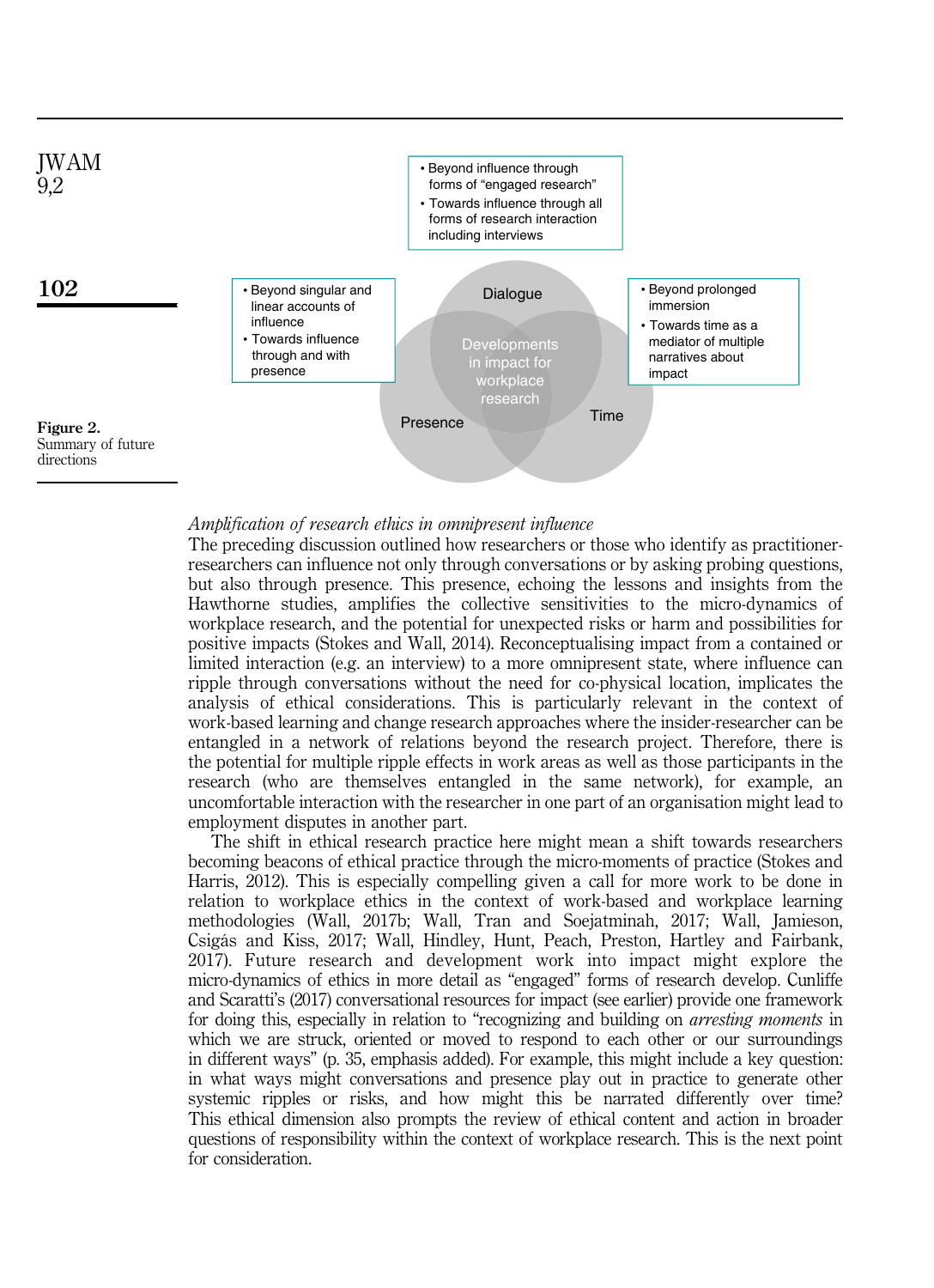# Axiological shifts towards sustainability

The impact debate has largely focussed on the problems of the current system in prioritising publications and citations over other narratives of impact, and the preceding discussion has highlighted more nuanced understandings of impact in relation to methodologies for workplace research and change. However, this debate also seems to be dislocated from broader discussions of responsibility in a context where there are serious and strong calls for more to be done with respect to sustainability in organisations, higher education, and in the context of work-based and workplace learning methodologies (Wall, Tran and Soejatminah, 2017; Wall, Jamieson, Csigás and Kiss, 2017; Wall, Hindley, Hunt, Peach, Preston, Hartley and Fairbank, 2017). This is especially pertinent in the workplace context given the complex and varied agendas of current and future stakeholders, including employees, customers, intermediaries, governmental and legislators and collaborators.

Such an omission from the current impact debate reflects the frustrations of families of actionoriented methodological approaches which explicitly embed such axiological commitments (Reason, 2007; Gearty et al., 2015). As Reason (1993) explained over two decades ago:

I believe that the process of democratic participative inquiry-inquiring together may be the primary gift that our Western culture has to offer to the wider processes of cultural and planetary development. We need to learn how to take the value and spirit of inquiry into economic, political, personal, and spiritual life as a counterweight to narrow-mindedness, authoritarianism, and chauvinism. We need participative action research as one way to re-invent our society and democracy in the face of political, economic, and maybe most importantly environmental crises (p. 1253).

Although research has begun to consider and question the economic costs of doing research (Buswell et al., 2017), a more contemporary and practical heuristic and framework which can aid practitioner-researchers and universities to prompt thinking, reflection and decision making in relation to responsibility is the United Nations' Sustainable Development Goals. Such a framework can be used to facilitate discussions, choices and action amongst practitioners, practitioner-researchers, and their communities, and participatory settings. The goals include commitments to (Wall, 2018, p. 4):

- (1) end poverty in all its forms, everywhere;
- (2) end hunger, achieve food security and improved nutrition;
- (3) ensure healthy lives and promote well-being for all, at all ages;
- (4) ensure equitable education and promote lifelong learning opportunities for all;
- (5) achieve gender equality and empower all women and girls;
- (6) ensure availability and sustainable management of water and sanitation for all;
- (7) ensure access to affordable, reliable, sustainable and modern energy for all;
- (8) promote sustained and inclusive employment, and decent work for all;
- (9) build resilient infrastructure and foster innovation;
- (10) reduce inequality within and among countries;
- (11) make cities and human settlements inclusive, safe, resilient and sustainable;
- (12) ensure responsible and sustainable production and consumption;
- (13) take urgent action to combat climate change and its impacts;
- (14) conserve the oceans, seas and marine resources;
- (15) protect and promote sustainable use of terrestrial ecosystems (including biodiversity);

Revisiting impact in workplace research

103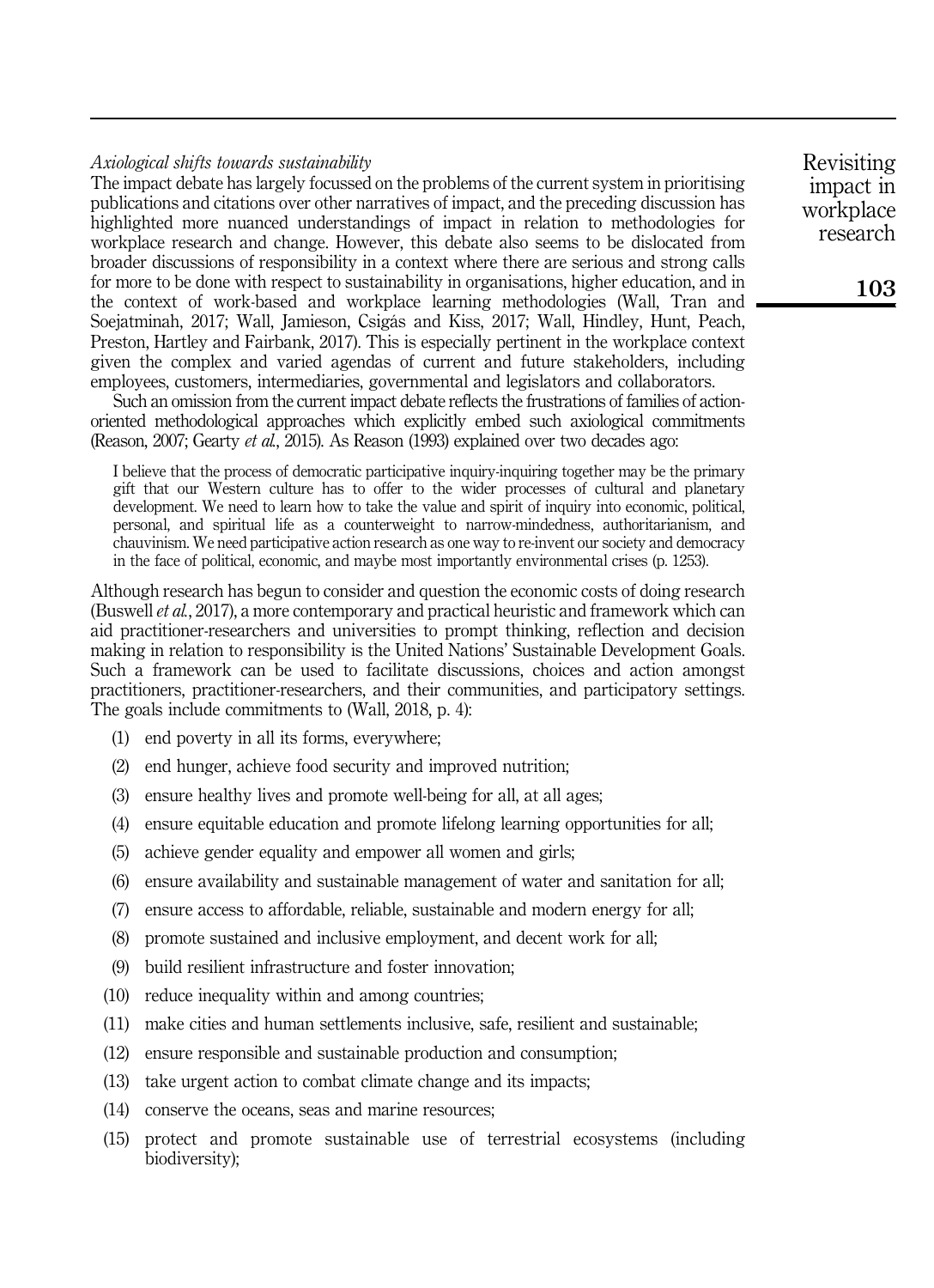JWAM 9,2

104

- 
- (16) promote peaceful and inclusive societies and accountable institutions; and
- (17) strengthen the means of implementation through global partnerships.

For practitioner-researchers to simultaneously consider all or even some of these goals may require an axiological, or value-based, shift in what is considered to be legitimate for them to attend to (especially if they are conducting research in or with a profit making organisation) (Rowe et al., 2016). For example, if a practitioner researcher investigating the operational efficiency of an online banking platform becomes aware of the detrimental effects of the platform on "decent work" (goal 8), it may be very difficult (if not culturally inappropriate) to challenge the fundamental pay structures or process design of the platform. Future research and development work might consider the extent to which these commitments should feature in the work of practitioner-researchers, and how the tensions and contradictions amongst the commitments play out in practice. Importantly, evidence indicates that the way in which practitioner-researchers are trained and developed, and the pedagogical environments in which this development occurs are important to developing the sensitivities and complexities required to deal with these issues (Wall and Jarvis, 2015; Wall, 2017a).

# Explicating axiological orientation in research

Amplifying the omnipresent nature of discursive and dialogic forms of impact alongside axiological shifts towards sustainability, creates a hyper-complex practice environment for researchers and those identifying as practitioner-researchers. Some forms of workplace inquiry may be sufficiently developed to generate impacts amidst the complexities of working to multiple agendas and polyphonic voices in practice (Reason, 1988). However, an alternative perspective is that explicit choices are made with regards to the type and form of impacts a practitioner researcher and university/research organisation aspire to make. This reflects Aguinis *et al.*'s (2014) position, whereby organisations supporting research into business, management and organisation studies make strategic decisions about the nature of impact they want to aspire to create in the world.

In the context of the discussion so far in this paper, for example, a university might be decide to focus on tackling workplace inequalities in global workplaces, or finding ways of organising to tackle global poverty. Such strategic re-orientation seems like a bold move to help generate cohesion and direction amongst research teams and in the research training environments (Akrivou and Bradbury-Huang, 2015). However, there are strong social, political, governmental and economic structures which keep publication and citations firmly in place as the "gold standard" of measuring impact. Indeed, as Wilkins and Huisman (2015, p. 1) recently found, there seems to be:

[...] wide acceptance of the use of journal rankings, despite the downsides and problematic nature of these rankings being clearly recognised. It raises the question why the very diverse field of higher education does not show more resistance against the rather homogenising instrument of journal rankings.

Therefore, further research and development work might usefully be undertaken to disrupt the governance of research and research assessment at country level. Yet given the globally competitive market dynamics for research and its link to economic policy for higher education, this may be a problematic focus point. That said, possibilities for collective action to create new ways of conceptualising research impact are emerging which amplify both individual and collective agency – such as pledges and boycotts (Byington and Felps, 2017). Further research and development in this area would be not only be unashamedly "novel" (Davis, 2015) and solving an "interesting puzzle" (Mathieu, 2016) but would also be worthwhile in terms of "re-invent ingl our society and democracy in the face of political, economic, and maybe most importantly environmental crises" (Reason, 1993, p. 1253).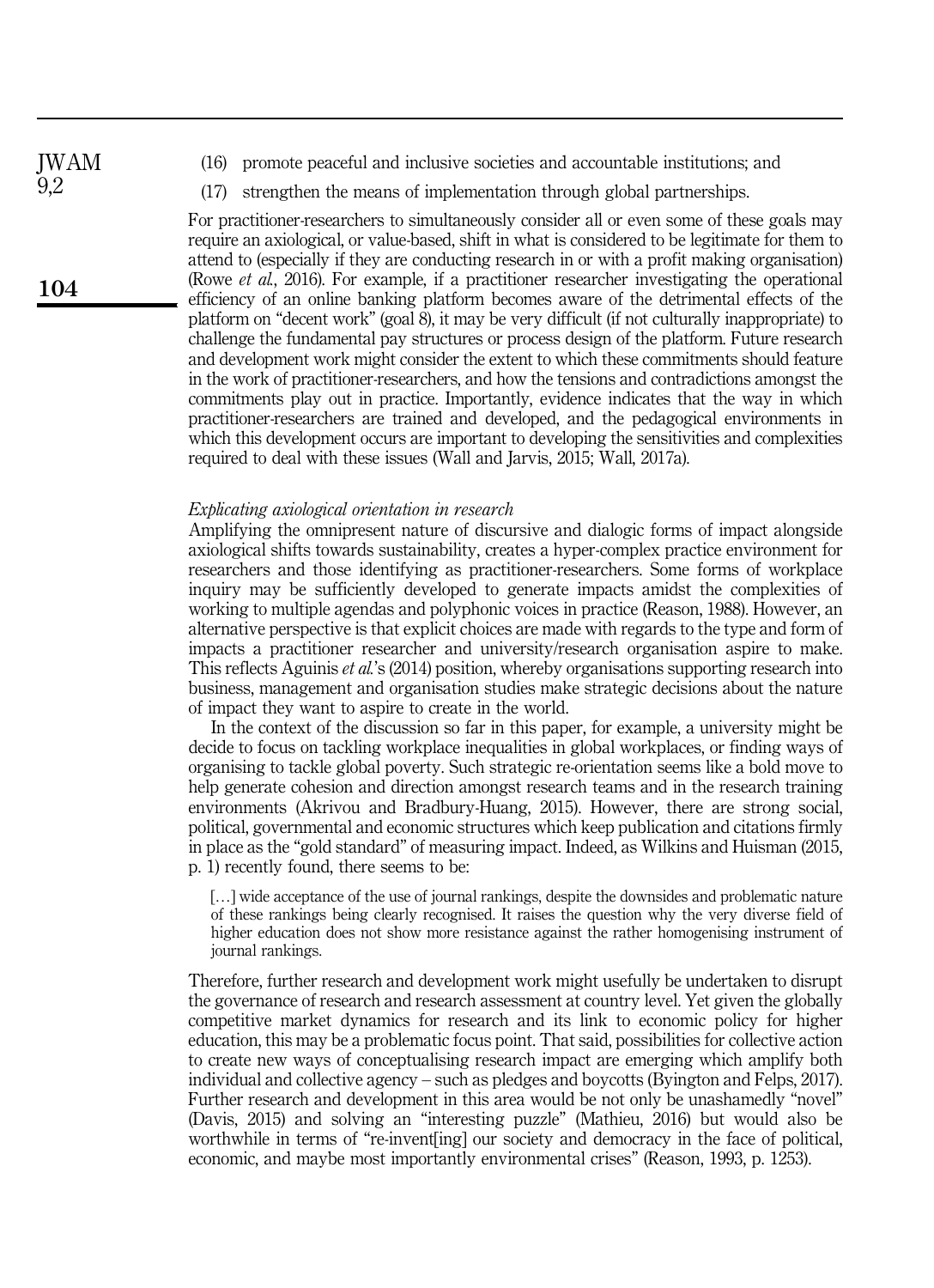# Conclusion and implications

This paper extends the debate about impact by placing it within the context of work-based and work-applied research methodologies, and highlights the need to amplify the conceptualisation of research ethics in the context of omnipresent influence, deepen awareness of sustainability in the context of workplace research, and explicate axiological position in order to guide workplace practice and research and navigate complex and contradictory perspectives. Examples of specific implications for practitioner-researchers, universities/research organisations, and governments/governing bodies are outlined in Table II. This, however, is only a starting point and platform for further research and development, with an ambition to further broaden and build the impact of workplace research in practice.

Revisiting impact in workplace research

|                                            | Amplify omnipresent influence                                                                                                                                                                                                                                                                            | Towards sustainability                                                                                                                                                                                                                                                                                                       | Axiological explication                                                                                                                                                                                                                                         |                                                                                                            |
|--------------------------------------------|----------------------------------------------------------------------------------------------------------------------------------------------------------------------------------------------------------------------------------------------------------------------------------------------------------|------------------------------------------------------------------------------------------------------------------------------------------------------------------------------------------------------------------------------------------------------------------------------------------------------------------------------|-----------------------------------------------------------------------------------------------------------------------------------------------------------------------------------------------------------------------------------------------------------------|------------------------------------------------------------------------------------------------------------|
| Practitioner-<br>researchers               | Reflect on the ways in which own<br>workplace practice is influenced, and<br>specifically – what or who is present<br>right now? What or who is influencing<br>right now, but not present? How<br>might these change under alternative<br>future scenarios?                                              | Reflect on the UN's SDGs framework<br>to highlight which goals are the most<br>relevant to self and own workplace<br>research - this can inform research<br>focus and methodological perspective                                                                                                                             | Reflect on the type and forms of<br>impact (including from the middle<br>column) that are relevant to self,<br>organisation, and any other networks<br>that are personally relevant                                                                             |                                                                                                            |
|                                            | During workplace research, periodically<br>reflect on the ways in which own<br>presence is influencing others right<br>now, and the ways in which own<br>presence might be influencing without<br>being physically present. How might<br>these reflections change under<br>alternative future scenarios? | At the workplace research<br>implementation stage, explore the<br>conflicts, contradictions, and tensions<br>in own research practice – notice<br>which SDGs are evoked and how they<br>relate/repel                                                                                                                         | Explore resonance and repellents<br>between own stakeholder groups (as<br>outlined above) and agree priority as<br>well as complementary and<br>supplementary areas                                                                                             |                                                                                                            |
|                                            | During all stages of the workplace<br>research project, notice the "arresting"<br>moments" and explore the variety of<br>influences at $play - use this$<br>information to help guide action in<br>relation to the other two columns                                                                     | Discuss the tensions generated in own Ensure the desired impacts are<br>workplace research practice with<br>supervisors and other trusted<br>advisors to aid sensemaking and find – discuss with supervisors to ensure<br>practical action steps                                                                             | supported by own methodological<br>choices and own research programme<br>resonance                                                                                                                                                                              |                                                                                                            |
| Universities/<br>research<br>organisations | Ensure ethics training in workplace<br>research programmes highlight and<br>demonstrate the subtleties and<br>nuances of influence and the potential training<br>rewards and risks within such<br>conceptualisations                                                                                     | Utilise the UN's SDGs framework to<br>explore the dimensions of workplace<br>researcher responsibility in research                                                                                                                                                                                                           | Discuss and agree the type and form<br>of impacts, and where possible, do so<br>at a variety of levels, for example,<br>institutional, faculty, programme,<br>programme team, research-supervisor                                                               |                                                                                                            |
|                                            | research supervisors/facilitators to<br>nuances of influence in workplaces<br>Ensure infrastructures and supervisory                                                                                                                                                                                     | Provide "update training" to workplace In addition to organisational agendas,<br>frame workplace research projects in<br>increase awareness of the subtleties and relation to the UN's SDGs framework infrastructures to enable the<br>Model practical ways to navigate and                                                  | Once specific types and forms of<br>impact have been clarified, review<br>realisation of the desired impacts<br>Mirror impact intentions in the design                                                                                                          |                                                                                                            |
|                                            | teams encourage the noticing of the<br>subtleties and nuances of influence in<br>workplaces, e.g. integrating into<br>existing reflective log, action learning<br>set, or other reflexive techniques                                                                                                     | deal with the complexities of<br>becoming aware of tensions and<br>contradictions, such as tools for<br>overcoming dilemmas and double<br>bind problem situations                                                                                                                                                            | of workplace research programmes<br>and associated training                                                                                                                                                                                                     |                                                                                                            |
| Government/<br>governing<br>bodies         | Re-orient conceptualisations of<br>research impact to include forms of<br>workplace research, which may be<br>inter-disciplinary/transdisciplinary<br>Re-orient proxy to include a greater<br>weighting of narratives which have<br>been validated by multiple<br>stakeholder groups                     | Re-orient funding frameworks and<br>mechanisms to prioritise the different<br>dimensions of sustainability identified<br>in the UN's $SDGs - in terms of topic$<br>areas, but also in terms of the the<br>resources required to undertake the<br>project and the plans in place to support<br>responsible research practices | Re-orient funding frameworks and<br>mechanisms to support the variety of<br>different axiological positions that are<br>explicated by different universities,<br>whilst at the same time, explicating<br>the body's own stance for<br>sustainability and impact | Table II.<br>Example implications<br>for practitioner-<br>researchers,<br>universities, and<br>governments |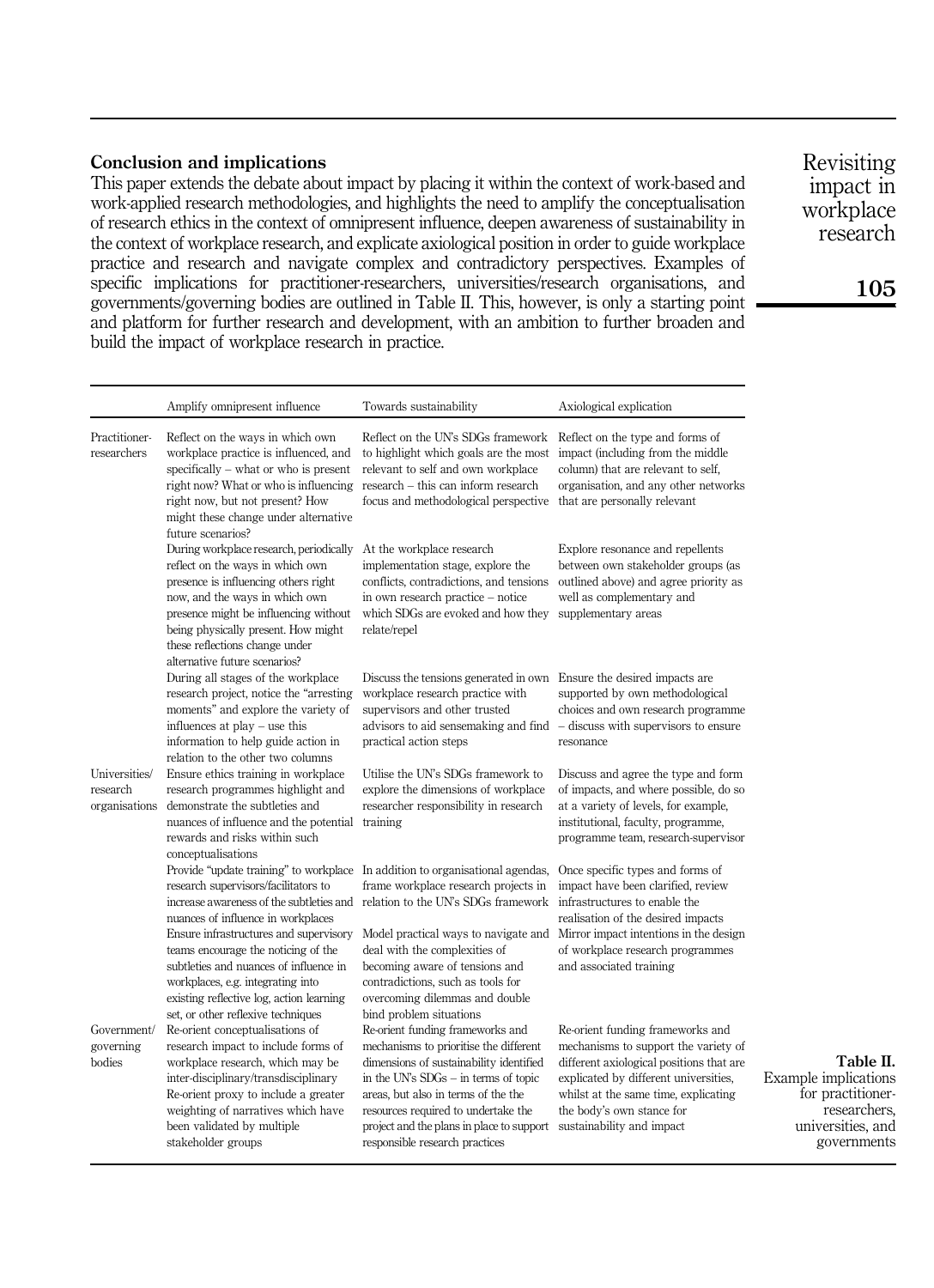| References                                                                                                                                                                                                                                           |
|------------------------------------------------------------------------------------------------------------------------------------------------------------------------------------------------------------------------------------------------------|
| Abraham, S. (2012), Work-Applied Learning for Change, AIB Publications, Adelaide.                                                                                                                                                                    |
| Aguinis, H., Shapiro, D.L., Antonacopoulou, E.P. and Cummings, T.G. (2014), "Scholarly impact:<br>a pluralist conceptualization", Academy of Management Learning & Education, Vol. 13 No. 4,<br>pp. 623-639.                                         |
| Akrivou, K. and Bradbury-Huang, H. (2015), "Educating integrated catalysts: transforming business<br>schools toward ethics and sustainability", Academy of Management Learning & Education,<br>Vol. 14 No. 2, pp. 222-240.                           |
| Alvesson, M. and Sandberg, J. (2014), "Habitat and habitus: boxed-in versus box-breaking research",<br>Organization Studies, Vol. 35 No. 7, pp. 967-987.                                                                                             |
| Anderson, L., Ellwood, P. and Coleman, C. (2017), "The impactful academic: relational management<br>education as an intervention for impact", <i>British Journal of Management</i> , Vol. 28 No. 1, pp. 14-28.                                       |
| Banks, G.C., Pollack, J.M., Bochantin, J.E., Kirkman, B.L., Whelpley, C.E. and O'Boyle, E.H. (2016),<br>"Management's science-practice gap: a grand challenge for all stakeholders", Academy of<br>Management Journal, Vol. 59 No. 6, pp. 2205-2231. |
| Bartunek, J.M. and Woodman, R.W. (2015), "Beyond lewin: toward a temporal approximation of<br>organization development and change", Annual Review of Psychology and Organizational<br><i>Behavior</i> , Vol. 2, pp. 157-182.                         |
| Birkinshaw, J., Lecuona, R. and Barwise, P. (2016), "The relevance gap in business school research:<br>which academic papers are cited in managerial bridge journals?", Academy of Management<br>Learning & Education, Vol. 15 No. 4, pp. 686-702.   |
| Brembs, B., Button, K. and Munafo, M. (2013), "Deep impact: unintended consequences of journal rank",<br>Frontiers in Human Neuroscience, Vol. 7 No. 291, pp. 1-12, doi: 10.3389/fnhum.2013.00291.                                                   |
| Brown, T. (2008), "Desire and drive in researcher subjectivity: the broken mirror of Lacan", Qualitative<br><i>Inquiry</i> , Vol. 14 No. 2, pp. 402-423.                                                                                             |
| Buswell, R., Webb, L., Mitchell, V. and Mackley, K.L. (2017), "Multidisciplinary research: should effort<br>be the measure of success?", <i>Building Research and Information</i> , Vol. 45 No. 5, pp. 539-555.                                      |
| Byington, E.K. and Felps, W. (2017), "Solutions to the credibility crisis in management science",<br>Academy of Management Learning & Education, Vol. 16 No. 1, pp. 142-162.                                                                         |
| Chowdhury, G., Koya, K. and Philipson, P. (2016), "Measuring the impact of research: lessons from the<br>UK's research excellence framework 2014", PLoS ONE, Vol. 11 No. 6.                                                                          |
| Clifton, J. (2017), "Leaders as ventriloquists. Leader identity and influencing the communicative<br>construction of the organisation", Leadership, Vol. 13 No. 3, pp. 301-319.                                                                      |
| Costley, C., Elliot, G.C. and Gibb, P. (2010), <i>Doing Work Based Research: Approaches to Enquiry for</i><br><i>Insider-Researchers</i> , Sage, London.                                                                                             |
| Crossan, M.M., Lane, H.W. and White, R.E. (1999), "An organisational learning framework: from<br>intuition to institution", Academy of Management Review, Vol. 24 No. 3, pp. 522-537.                                                                |
| Cunliffe, A.L. and Scaratti, G. (2017), "Embedding impact in engaged research: developing socially<br>useful knowledge through dialogical sensemaking", British Journal of Management, Vol. 28<br>No. 1, pp. 29-44.                                  |
| Davis, G.F. (2015), "What is organizational research for?", Administrative Science Quarterly, Vol. 60<br>No. 2, pp. 179-188.                                                                                                                         |
| Eden, C. and Huxham, C. (1996), "Action research for management research", British Journal of<br>Management, Vol. 7 No. 1, pp. 75-86.                                                                                                                |
| Fairhurst, G.T. and Cooren, F. (2009), "Leadership as the hybrid production of presence(s)", Leadership,<br>Vol. 5 No. 4, pp. 469-490.                                                                                                               |
| Ford, J., Harding, N.H., Gilmore, S. and Richardson, S. (2017), "Becoming the leader: leadership as<br>material presence", Organization Studies, doi: 10.1177/0170840616677633.                                                                      |
|                                                                                                                                                                                                                                                      |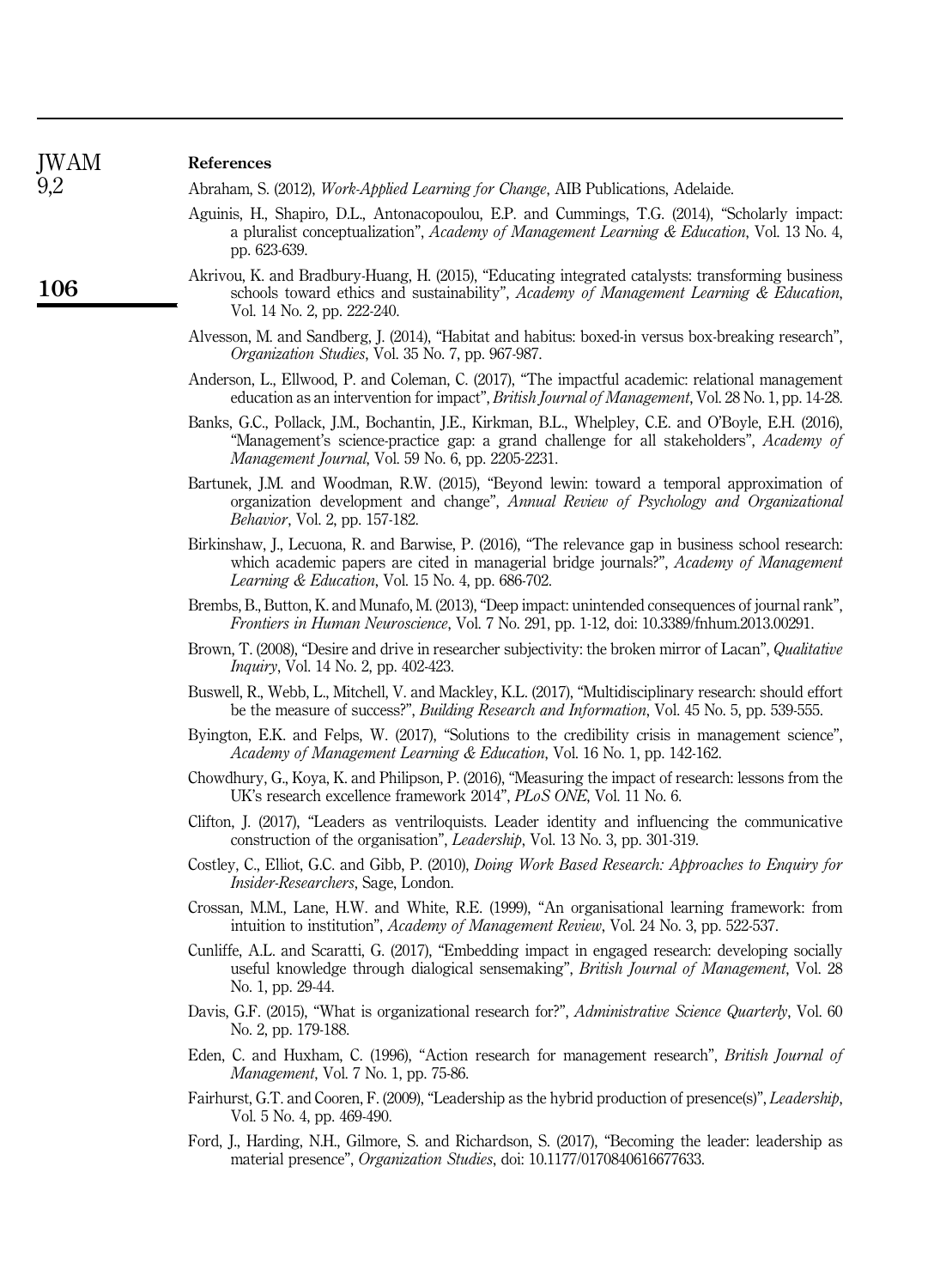| Gearty, M.R., Bradbury-Huang, H. and Reason, P. (2015), "Learning history in an open system: creating |  |
|-------------------------------------------------------------------------------------------------------|--|
| histories for sustainable futures", <i>Management Learning</i> , Vol. 46 No. 1, pp. 44-66.            |  |

- Hansson, M. and Wigblad, R. (2006), "Recontextualizing the Hawthorne effect", Scandinavian Journal of Management, Vol. 22 No. 2, pp. 120-137.
- Helyer, R. (2015), "Learning through reflection: the critical role of reflection in work-based learning (WBL)", Journal of Work-Applied Management, Vol. 7 No. 1, pp. 15-27.
- Heron, J. (1996), *Co-operative Inquiry: Research into the Human Condition*, Sage, London.
- Levine, P.A. (2010), In an Unspoken Voice: How the Body Releases Trauma and Restores Goodness, North Atlantic Books, Berkeley.
- MacIntosh, R., Beech, N., Bartunek, J., Mason, K., Cooke, B. and Denyer, D. (2017), "Impact and management research: exploring relationships between temporality, dialogue, reflexivity and praxis", British Journal of Management, Vol. 28 No. 1, pp. 3-13.
- Martin, B.R. (2016), "What's happening to our universities?", Prometheus: Critical Studies in Innovation, Vol. 34 No. 1, pp. 7-24.
- Mathieu, J.E. (2016), "The problem with [in] management theory", *Journal of Organizational Behavior*, Vol. 37 No. 8, pp. 1132-1141.
- Mayo, E. (1933), *The Human Problems of an Industrial Civilization*, The Viking Press, New York, NY.
- Miron-Spektor, E., Ingram, A., Keller, J., Smith, W. and Lewis, M. (2017), "Microfoundations of organizational paradox: the problem is how we think about the problem", Academy of Management Journal, available at:<http://amj.aom.org/content/early/2017/03/20/amj.2016.0594.abstract>
- Panteli, N. (2016), "On leaders' presence: interactions and influences within online communities", Behaviour & Information Technology, Vol. 35 No. 6, pp. 490-499.
- Pettigrew, A. and Starkey, K. (2016), "The legitimacy and impact of business schools-key issues and a research agenda", Academy of Management Learning & Education, Vol. 15 No. 4, pp. 649-664.
- Raelin, J.A. (2016), "Imagine there are no leaders: reframing leadership as collaborative agency", Leadership, Vol. 12 No. 2, pp. 131-158.
- Rafols, I., Leydesdorff, L., O'Hare, A., Nightingale, P. and Stirling, A. (2012), "How journal rankings can suppress interdisciplinary research: a comparison between innovation studies and business & management", *Research Policy*, Vol. 41 No. 7, pp. 1262-1282.
- Reason, P. (1988), *Human Inquiry in Action: Developments in New Paradigm Research*, Sage, London.
- Reason, P. (1993), "Sitting between appreciation and disappointment: a critique of the special edition of human relations on action research", *Human Relations*, Vol. 46 No. 10, pp. 1253-1270.
- Reason, P. (2007), "Education for ecology: science, aesthetics, spirit and ceremony", Management Learning, Vol. 38 No. 1, pp. 27-44.
- Ricoeur, P. (1984), Time and Narrative, Vol. 1, Chicago University Press, Chicago, IL.
- Rogers, C. (1957), "The necessary and sufficient conditions of therapeutic personality change", Journal of Counseling Psychology, Vol. 21, pp. 95-103.
- Ronningstam, E. (2006), "Silence: cultural function and psychological transformation in psychoanalysis and psychoanalytic psychotherapy", International Journal of Psychoanalysis, Vol. 87 No. 5, pp. 1277-1295.
- Rowe, L., Perrin, D. and Wall, T. (2016), "The chartered manager degree apprenticeship: trials and tribulations", Higher Education, Skills and Work-Based Learning, Vol. 6 No. 4, pp. 357-369.
- Sealy, R., Doldor, E., Vinnicombe, S., Terjesen, S., Anderson, D. and Atewologun, D. (2017), "Expanding the notion of dialogic trading zones for impactful research: the case of women on boards research", British Journal of Management, Vol. 28 No. 1, pp. 64-83.
- Siedlok, F. and Hibbert, P. (2014), "The organization of interdisciplinary research: modes, drivers and barriers", International Journal of Management Reviews, Vol. 16 No. 2, pp. 194-210.
- Siler, K. and Strang, D. (2017), "Peer review and scholarly originality: let 1,000 flowers bloom, but don't step on any", Science Technology & Human Values, Vol. 42 No. 1, pp. 29-61.

107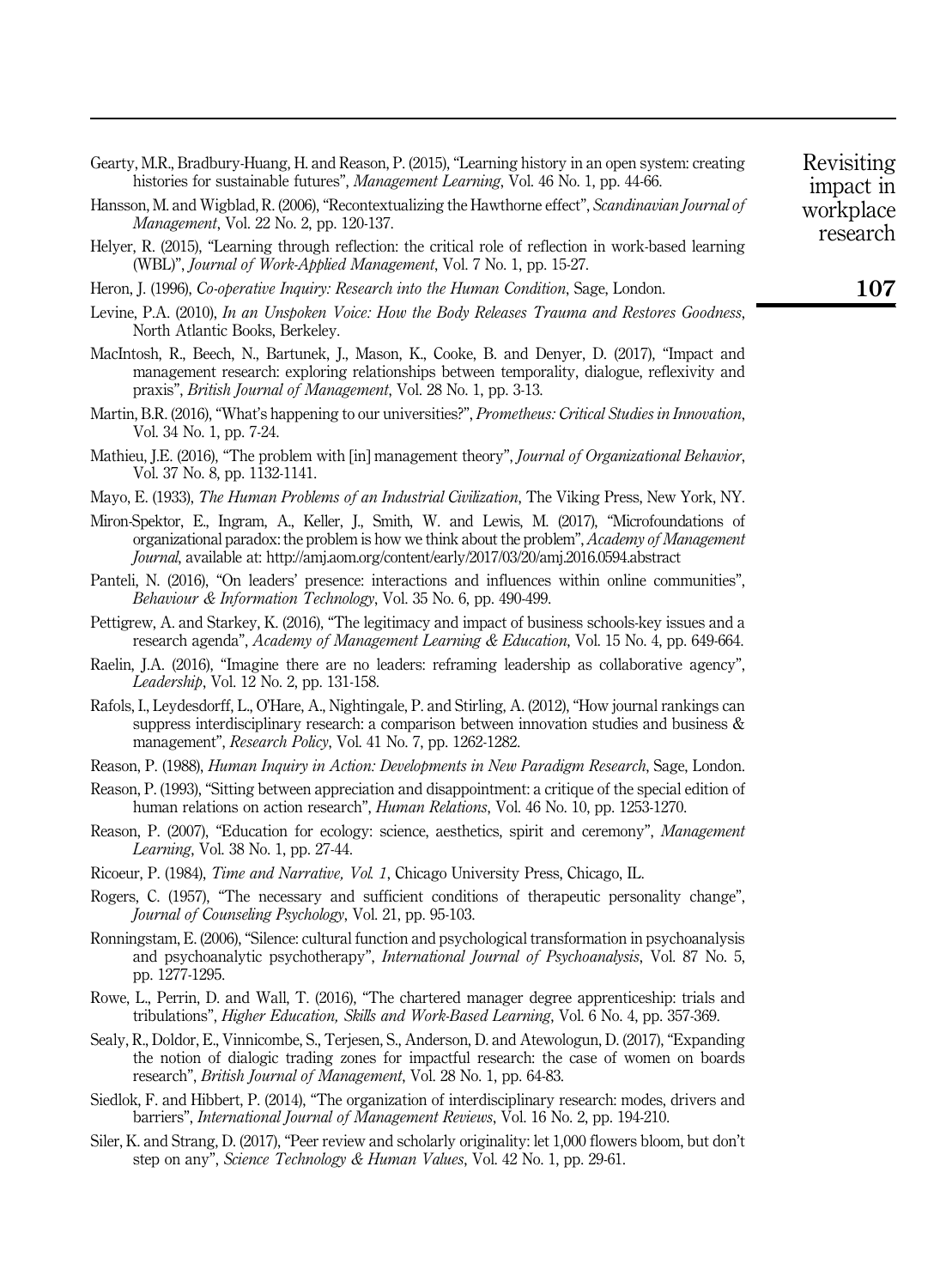| <b>JWAM</b><br>9,2 | Stokes, P. and Harris, P. (2012), "Micro-moments, choice and responsibility in sustainable<br>organizational change and transformation: the Janus dialectic", The Journal of Organizational<br>Change Management, Vol. 25 No. 4, pp. 595-611.                               |
|--------------------|-----------------------------------------------------------------------------------------------------------------------------------------------------------------------------------------------------------------------------------------------------------------------------|
|                    | Stokes, P. and Wall, T. (2014), Research Methods, Palgrave, London.                                                                                                                                                                                                         |
|                    | Tang, Y. and Joiner, C. (2006), Synergic Inquiry: A Collaborative Action Methodology, Sage, London.                                                                                                                                                                         |
| 108                | Torbert, W.R. (2004), Action Inquiry: The Secret of Timely and Transforming Leadership,<br>Berrett-Koehler, San Francisco, CA.                                                                                                                                              |
|                    | Trehan, K. and Rigg, C. (2015), "Enacting critical learning: power, politics and emotions at work",<br>Studies in Higher Education, Vol. 40 No. 5, pp. 791-805.                                                                                                             |
|                    | van Eck, N.J., Waltman, L., van Raan, A.F.J., Klautz, R.J.M. and Peul, W.C. (2013), "Citation analysis may<br>severely underestimate the impact of clinical research as compared to basic research", PLoS ONE,<br>Vol. 8 No. 4, pp. 1-6, doi: 10.1371/journal.pone.0062395. |
|                    | Wall, T. (2010), "University models of work-based learning validation", in Mumford, J. and Roodhouse, S.<br>(Eds), Understanding Work-Based Learning, Gower, London, pp. 41-54.                                                                                             |
|                    | Wall, T. (2013), "Diversity through negotiated higher eduation", in Bridger, K., Reid, I. and Shaw, J.<br>(Eds), Inclusive Higher Education: An International Perspective on Access and the Challenge of<br>Student Diversity, Libri Publishing, Middlesex, pp. 87-98.      |
|                    | Wall, T. (2014), "Transforming the research-learning performance of professional lifelong learners",<br>Procedia – Social and Behavioral Sciences, Vol. 116, pp. 189-193.                                                                                                   |
|                    | Wall, T. (2015), "Global perspectives on profound pedagogies", <i>Higher Education</i> , <i>Skills and Work</i><br><i>Based Learning</i> , Vol. 5 No. 4, pp. 323-338.                                                                                                       |
|                    | Wall, T. (2016a), "Author response: provocative education: from the Dalai Lama's Cat® to Dismal<br>Land®", Studies in Philosophy and Education, Vol. 35 No. 6, pp. 649-653.                                                                                                 |
|                    | Wall, T. (2016b), "Reviving the Ubuntu spirit in landscapes of practice: evidence from deep within the<br>forest", Journal of Work-Applied Management, Vol. 8 No. 1, pp. 95-98.                                                                                             |
|                    | Wall, T. (2016c), "Žižekian ideas in critical reflection: the tricks and traps of mobilising radical<br>management insight", <i>Journal of Work-Applied Management</i> , Vol. 8 No. 1, pp. 5-16.                                                                            |
|                    | Wall, T. (2017a), "Reciprocal pedagogies – flexible learning exemplar", in Devitt-Jones, S. (Ed.), Flexible<br>Learning Practice Guide, HEA/QAA, York, pp 21-22.                                                                                                            |
|                    | Wall, T. (2017b), "A manifesto for higher education, skills and work-based learning; through the lens of the<br>manifesto for work", <i>Higher Education, Skills and Work-Based Learning</i> , Vol. 7 No. 3, pp. 304-314.                                                   |
|                    | Wall, T. (2018), "Infusing ethics into leadership learning & development", in Knights, J. (Ed.), <i>Becoming</i><br>a Transpersonal Leader, Routledge, London (forthcoming).                                                                                                |
|                    | Wall, T. and Jarvis, M. (2015), Business Schools as Educational Provocateurs of Productivity Via<br>Interrelated Landscapes of Practice, Chartered Association of Business Schools, London.                                                                                 |
|                    | Wall, T. and Perrin, D. (2015), Slavoj Žižek: A Žižekian Gaze at Education, Springer, London.                                                                                                                                                                               |
|                    | Wall, T. and Rossetti, L. (2013), Story Skills for Managers, Charleston, SC, CreateSpace, CA.                                                                                                                                                                               |
|                    | Wall, T. and Tran, L. (2015), "Learning to be an international work-based learner", in Helyer, R. (Ed.),<br>Work-Based Learning Student Handbook, 2nd ed., Palgrave, London, pp. 205-226.                                                                                   |
|                    | Wall, T. and Tran, L. (2016), "A transcultural dance: enriching work-based learning facilitation",<br>in Helyer, R. (Ed.), <i>Facilitating Work-Based Learning: A Handbook for Tutors</i> , Palgrave, London,<br>pp. 227-246.                                               |
|                    | Wall, T., Tran, L.T. and Soejatminah, S. (2017), "Inequalities and agencies in workplace learning<br>experiences: international student perspectives", <i>Vocations and Learning</i> , Vol. 10 No. 2,<br>pp. 141-156, doi: 10.1007/s12186-016-9167-2.                       |
|                    | Wall, T., Iordanou, I., Hawley, R. and Csigás, Z. (2016), Research Policy and Practice Provocations:<br><i>Bridging the Gap: Towards Research that Sparks and Connects, The European Mentoring and</i><br>Coaching Council, Brussels.                                       |
|                    |                                                                                                                                                                                                                                                                             |